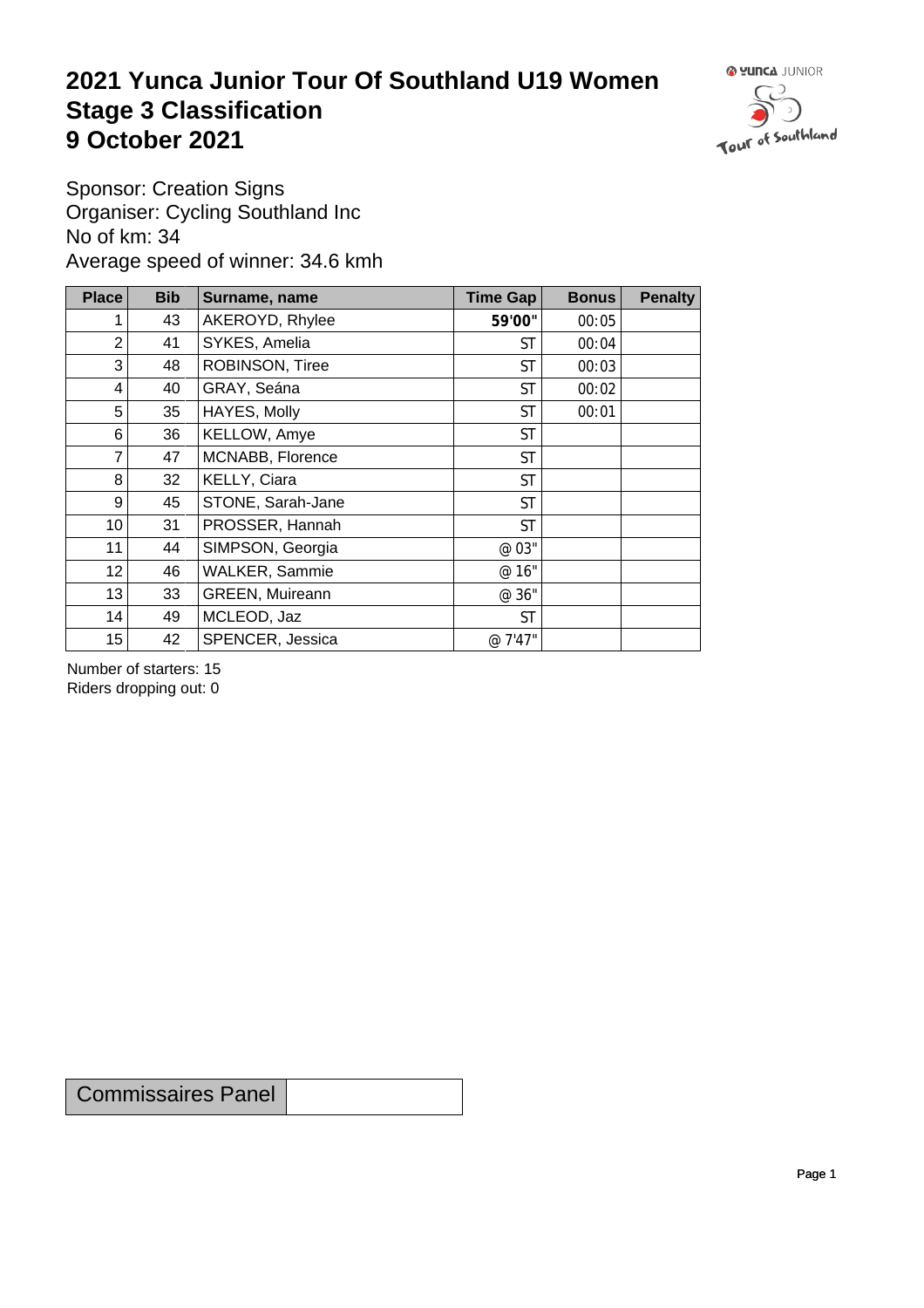## **2021 Yunca Junior Tour Of Southland U19 Women General Classification (Stage 3)**<br> **9 October 2021 9 October 2021**



Organiser: Cycling Southland Inc

| <b>Place</b>    | <b>Bib</b> | Surname, name     | <b>Time Gap</b> |
|-----------------|------------|-------------------|-----------------|
|                 | 41         | SYKES, Amelia     | 1h56'07"        |
| $\overline{2}$  | 43         | AKEROYD, Rhylee   | @ 12"           |
| 3               | 40         | GRAY, Seána       | @ 17"           |
| 4               | 47         | MCNABB, Florence  | @ 22"           |
| 5               | 48         | ROBINSON, Tiree   | @ 27"           |
| 6               | 32         | KELLY, Ciara      | @ 34"           |
| $\overline{7}$  | 45         | STONE, Sarah-Jane | <b>ST</b>       |
| 8               | 36         | KELLOW, Amye      | @ 36"           |
| 9               | 44         | SIMPSON, Georgia  | @ 38"           |
| 10 <sup>1</sup> | 31         | PROSSER, Hannah   | @ 39"           |
| 11              | 35         | HAYES, Molly      | @ 40"           |
| 12              | 46         | WALKER, Sammie    | @ 57"           |
| 13              | 33         | GREEN, Muireann   | @ 1'04"         |
| 14              | 49         | MCLEOD, Jaz       | @ 1'38"         |
| 15              | 42         | SPENCER, Jessica  | @ 8'33"         |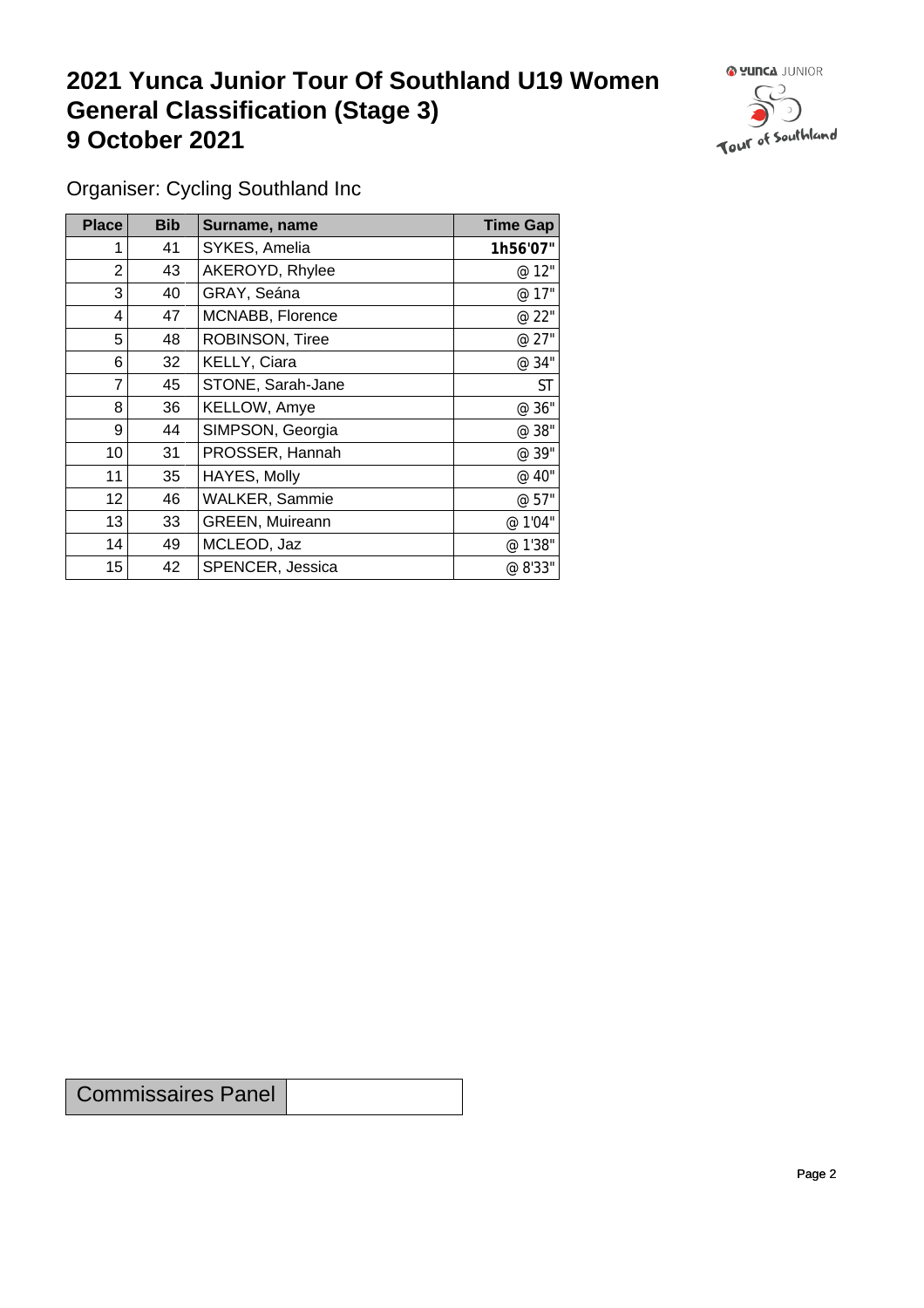## **2021 Yunca Junior Tour Of Southland U19 Women Sprint Classification (Stage 3) 9 October 2021 19 October 2021**



Organiser: Cycling Southland Inc

| Place | <b>Bib</b> | Surname, name          | <b>Points</b> |
|-------|------------|------------------------|---------------|
|       | 41         | SYKES, Amelia          | 8             |
|       | 33         | <b>GREEN, Muireann</b> | 6             |
| 3     | 43         | AKEROYD, Rhylee        | 5             |
|       | 47         | MCNABB, Florence       | 4             |
| 5     | 48         | ROBINSON, Tiree        | ◠             |
| 6     | 45         | STONE, Sarah-Jane      | ◠             |
|       | 40         | GRAY, Seána            |               |